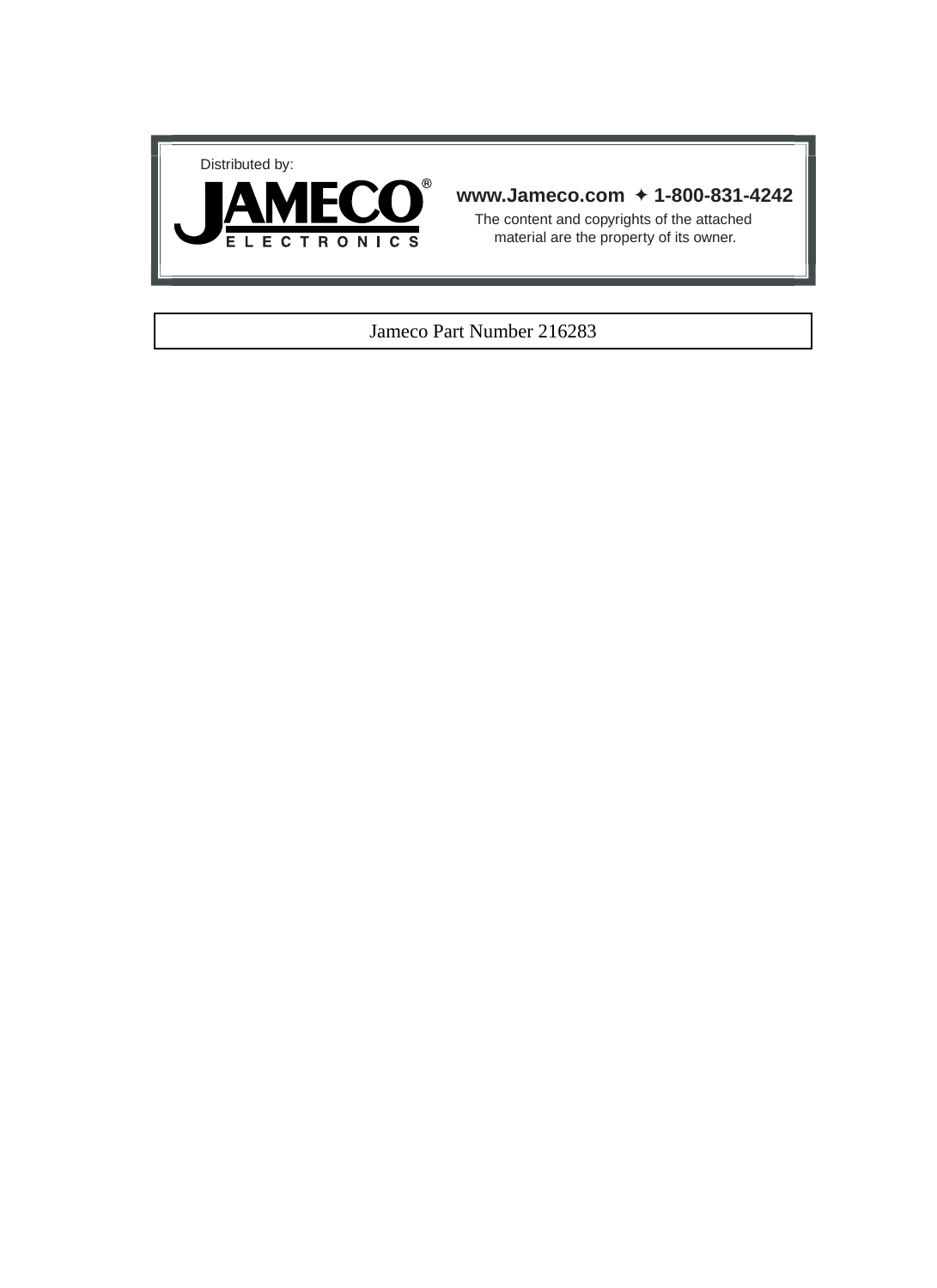

For Six "AA" Cells

**BH-363A** Lead wire (150mm) Strip & Tin: 5mm+/-1mm UL1007, AWG#26

**BH-363B** Four-prong or six-prong snap terminal

**BH-363D** With TAG (Solder, LUG) Terminal





BH-311-2A Lead wire (150mm) Strip & Tin: 5mm+/-1mm UL1007, AWG#26

BH-311-2D With TAG (Solder, LUG) Terminal

BH-311-2P With Pin (PC Mounted)



For one "AA" Cell

BH-321-2A Lead wire (150mm) Strip & Tin: 5mm+/1mm UL1007, AWG#26

**BH-321-2AS** Lead wire (150mm) Strip & Tin: 5mm+/-1mm UL1007, AWG#26 With Switch

BH-321-2D With TAG (Solder, LUG) Terminal

BH-321-2P With Pin (PC Mounted)





For two "AA" Cells

For two "AA" Cells

BH-321-4A Lead wire (150mm) Strip & Tin: 5mm+/-1mm UL1007, AWG#26

BH-321-4B Four-prong or six-prong snap terminal

BH-321-4D With TAG (Solder, LUG) Terminal

BH-321-4P With Pin (PC Mounted)



Sinotech Shanghai Room 1404 1759 North Zhongshan Road, Putuo District, Shanghai, China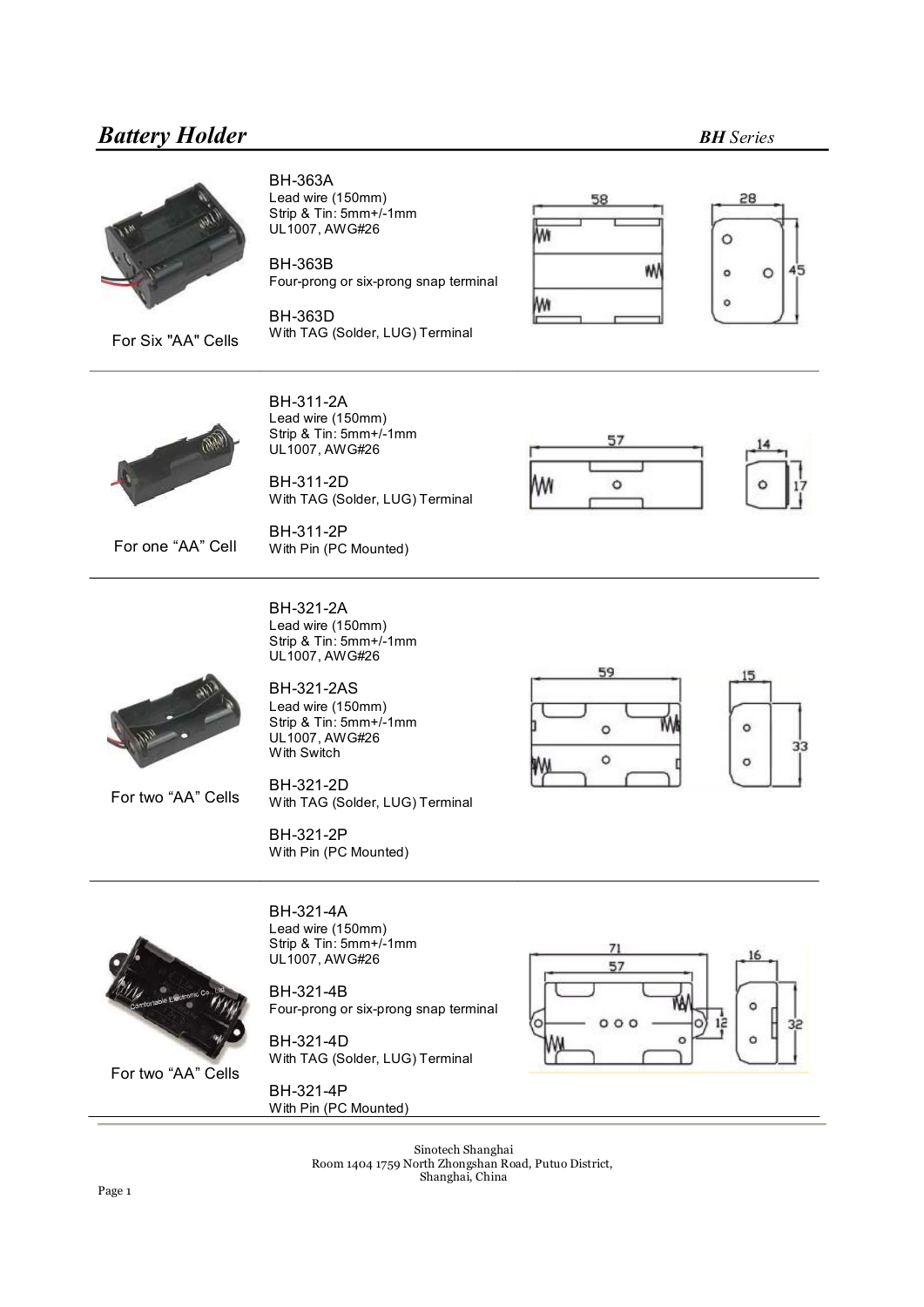

BH-341-2A Lead wire (150mm) Strip & Tin: 5mm+/-1mm UL1007, AWG#26

BH-341-2B Four-prong or six-prong snap terminal

BH-341-2D With TAG (Solder, LUG) Terminal

BH-341-2P With Pin (PC Mounted)





BH-331-A Lead wire (150mm) Strip & Tin: 5mm+/-1mm UL1007, AWG#26

BH-331-B Four-prong or six-prong snap terminal

BH-331-D With TAG (Solder, LUG) Terminal

58 ٨M  $\circ$  $\circ$ W 48  $\circ$  $\circ$ M۸  $\circ$ 



For four "AA" Cells

For three "AA" Cells

BH-343-1A Lead wire (150mm) Strip & Tin: 5mm+/-1mm UL1007, AWG#26

With Pin (PC Mounted)

BH-331-P

BH-343-1B Four-prong or six-prong snap terminal

BH-343-1D With TAG (Solder, LUG) Terminal







For six "AA" Cells

BH-364-A Lead wire (150mm) Strip & Tin: 5mm+/-1mm UL1007, AWG#26

BH-364-D With TAG (Solder, LUG) Terminal



Sinotech Shanghai Room 1404 1759 North Zhongshan Road, Putuo District, Shanghai, China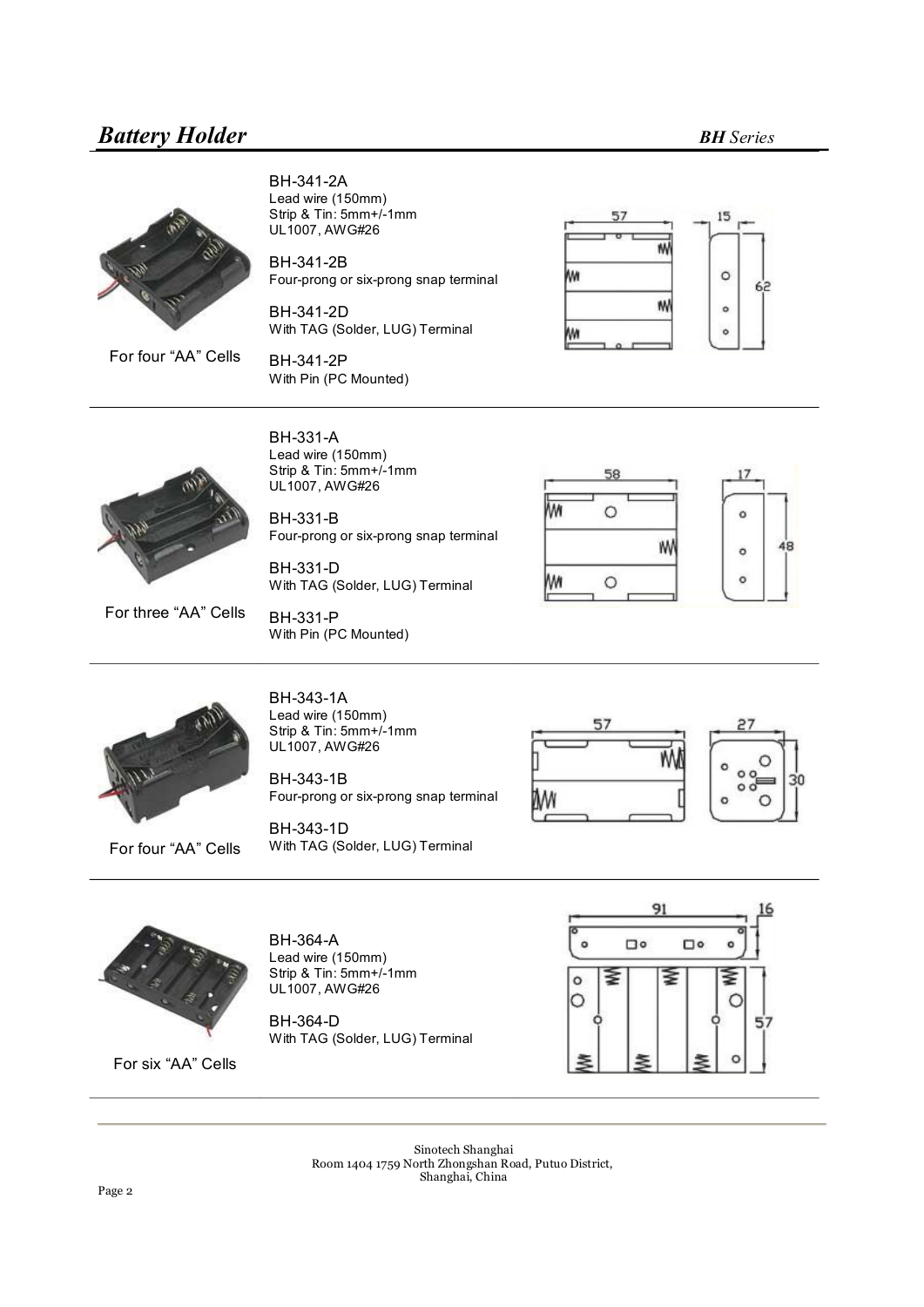

For eight "AA" Cells

BH-382-A Lead wire (150mm) Strip & Tin: 5mm+/-1mm UL1007, AWG#26

BH-382-B Four-prong or six-prong snap terminal

BH-382-D With TAG (Solder, LUG) Terminal





For eight "AA" Cells

**BH-383-A** Lead wire (150mm) Strip & Tin: 5mm+/-1mm UL1007, AWG#26

**BH-383-B** Four-prong or six-prong snap terminal

BH-383-D With TAG (Solder, LUG) Terminal





BH-421-1A Lead wire (150mm) Strip & Tin: 5mm+/1mm UL1007, AWG#26

BH-421-1B Four-prong or six-prong snap terminal

BH-421-1D With TAG (Solder, LUG) Terminal



For two "AA" Cells

BH-421-1P With Pin (PC Mounted)



BH431-1A With lead wires 150mm Strip &Tin:5mm+/1mm UL1007,AWG#26

BH431-1B With 4prong or 6prongsnap terminal

BH431-1D With TAG(Solder,LUG)Terminal 53  $\circ$  $\circ$ 38  $\circ$ 

For Three "AAA"Cells

BH431-1P With Pin(PC Mounted)

> Sinotech Shanghai Room 1404 1759 North Zhongshan Road, Putuo District, Shanghai, China